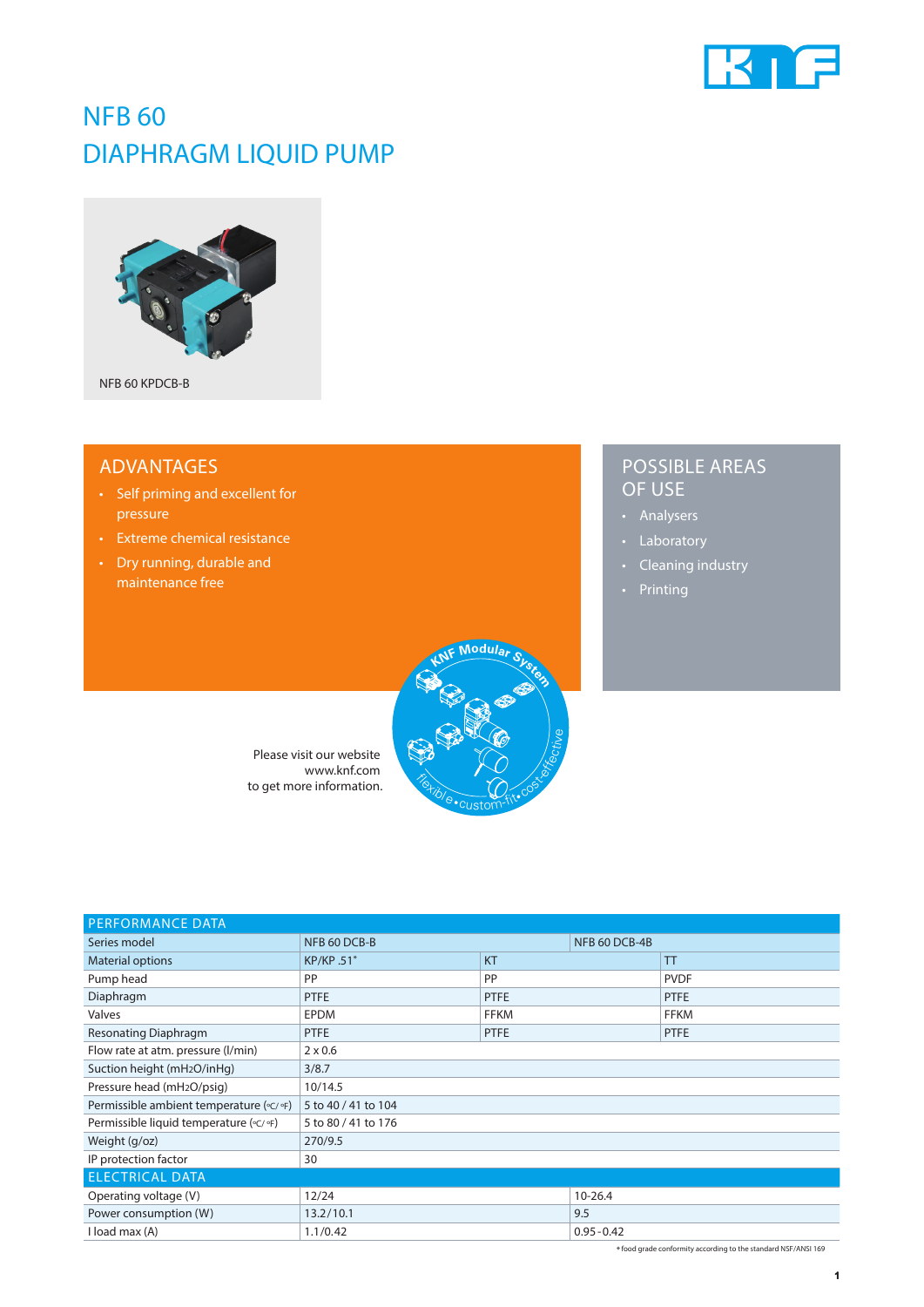| <b>PERFORMANCE DATA</b> |                                             |                                     |                                    |
|-------------------------|---------------------------------------------|-------------------------------------|------------------------------------|
| Series model            | Flow rate<br>at atm.<br>pressure<br>(1/min) | Max.<br>suction<br>height<br>(inHq) | Max.<br>pressure<br>head<br>(psig) |
| NFB 60 DCB-B            | $2 \times 0.6$                              | 8.7                                 | 14.5                               |

# NFB 60 DCB-B NFB 60 DCB-4B

| <b>PERFORMANCE DATA</b> |                                             |                                     |                                    |
|-------------------------|---------------------------------------------|-------------------------------------|------------------------------------|
| Series model            | Flow rate<br>at atm.<br>pressure<br>(1/min) | Max.<br>suction<br>height<br>(inHq) | Max.<br>pressure<br>head<br>(psig) |
| NFB 60 DCB-4B           | $2 \times 0.6$                              | 8.7                                 | 14.5                               |





| <b>ELECTRIC SPECIFICATION</b> |                                  |  |
|-------------------------------|----------------------------------|--|
| Wires                         | AWG 24                           |  |
| Wire assignment               | $red = +VS$<br>$black = -VS/GND$ |  |





| <b>LELECTRIC SPECIFICATION</b> |                                                                                   |  |  |
|--------------------------------|-----------------------------------------------------------------------------------|--|--|
| Wires                          | <b>AWG 24</b>                                                                     |  |  |
| Wire assignment                | $red = +VS$<br>$black = -VS/GND$<br>white $=$ Vctrl-input<br>$green = FG$ -output |  |  |
| Input signal                   | $0-5V$                                                                            |  |  |